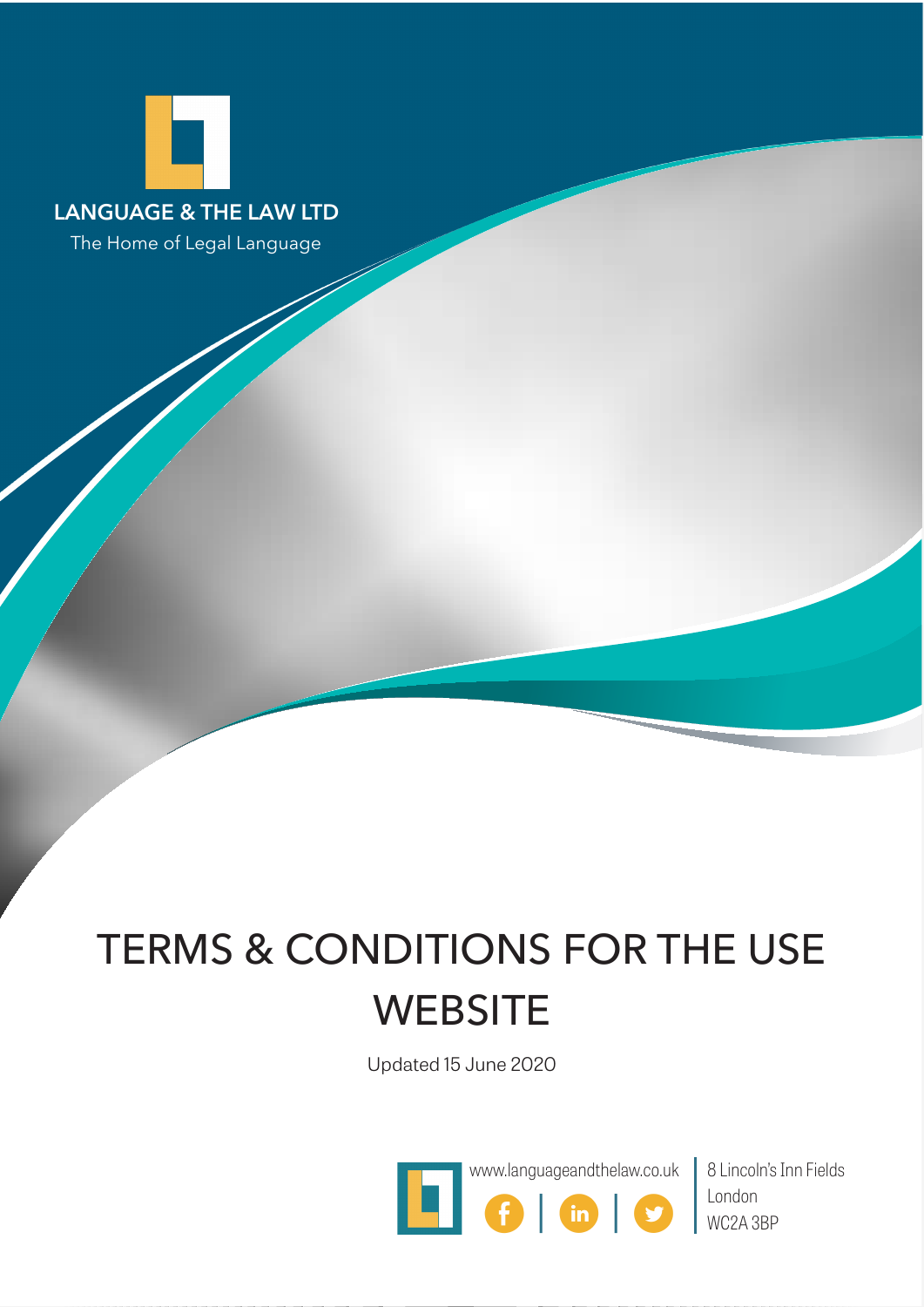#### **INTRODUCTION**

These terms and conditions apply between you, the User of this Website (including any subdomains, unless expressly excluded by their own terms and conditions), and Language & the Law, the owner and operator of this Website. Please read these terms and conditions carefully, as they affect your legal rights. Your agreement to comply with and be bound by these terms and conditions is deemed to occur upon your first use of the Website. If you do not agree to be bound by these terms and conditions, you should stop using the Website immediately.

In these terms and conditions, User or Users means any third party that accesses the Website and is not either (i) employed by Language & the Law and acting in the course of their employment or (ii) engaged as a consultant or otherwise providing services to Language & the Law and accessing the Website in connection with the provision of such services.

You must be at least 18 years of age to use this Website. By using the Website and agreeing to these terms and conditions, you represent and warrant that you are at least 18 years of age.

### INTELLECTUAL PROPERTY AND ACCEPTABLE USE

- 1. All content included on the Website, unless uploaded by Users, is the property of Language & the Law, our affiliates or other relevant third parties. In these terms and conditions, content means any text, graphics, images, audio, video, software, data compilations, page layout, underlying code and software and any other form of information capable of being stored in a computer that appears on or forms part of this Website, including any such content uploaded by Users. By continuing to use the Website you acknowledge that such content is protected by copyright, trademarks, database rights and other intellectual property rights. Nothing on this site shall be construed as granting, by implication, estoppel, or otherwise, any license or right to use any trademark, logo or service mark displayed on the site without the owner's prior written permission
- 2. You may, for your own personal, non-commercial use only, do the following:
	- a. retrieve, display and view the content on a computer screen
- 3. You must not otherwise reproduce, modify, copy, distribute or use for commercial purposes any content without the written permission of Language & the Law.

#### PROHIBITED USE

- 4. You may not use the Website for any of the following purposes:
	- a. in any way which causes, or may cause, damage to the Website or interferes with any other person's use of the Website;





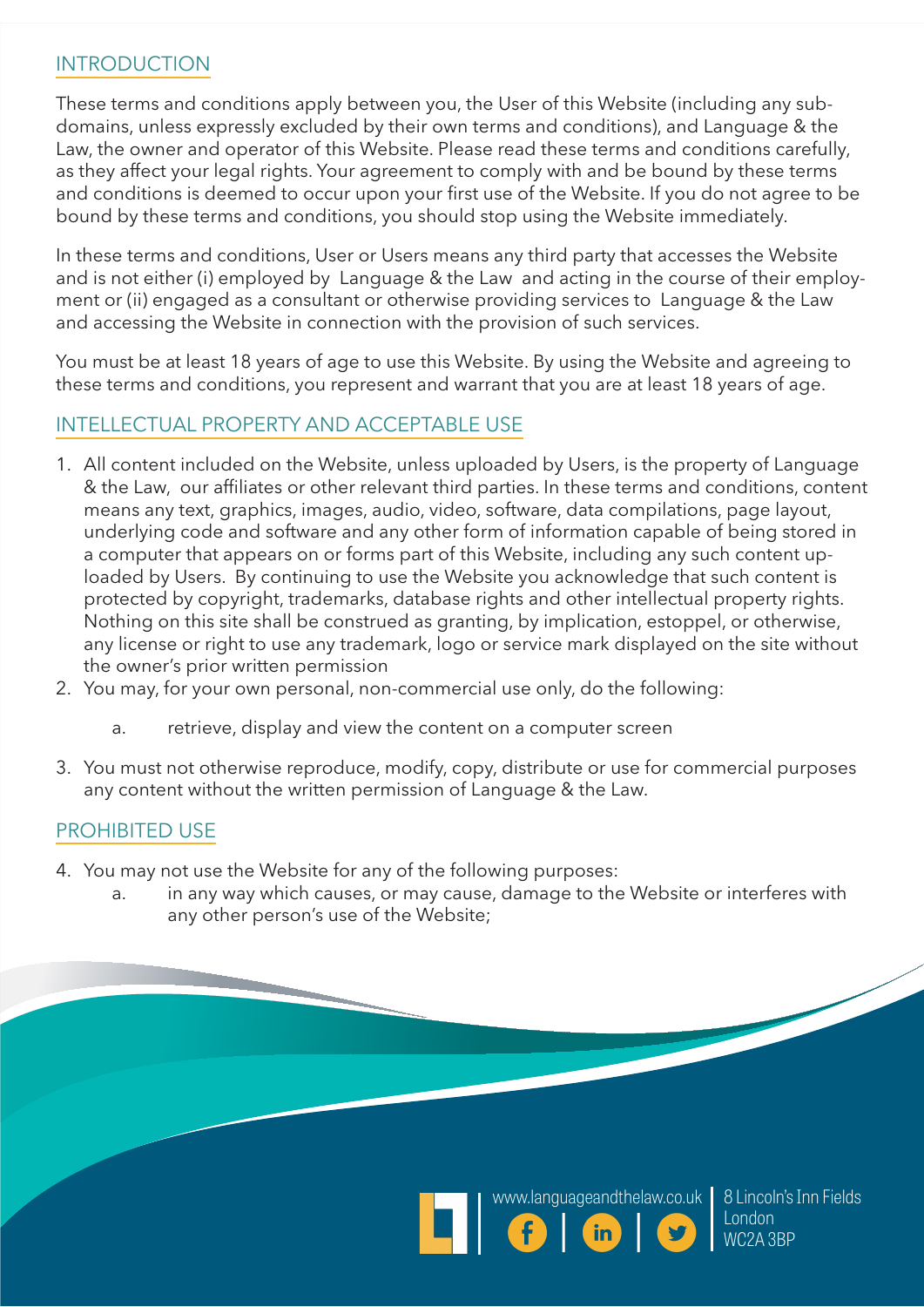- b. in any way which is harmful, unlawful, illegal, abusive, harassing, threatening or otherwise objectionable or in breach of any applicable law, regulation, govern mental order;
- c. making, transmitting or storing electronic copies of content protected by copy right without the permission of the owner.

# **REGISTRATION**

- 5. You must ensure that the details provided by you on registration or at any time are correct and complete.
- 6. You must inform us immediately of any changes to the information that you provide when registering by updating your personal details to ensure we can communicate with you effectively.
- 7. We may suspend or cancel your registration with immediate effect for any reasonable purposes or if you breach these terms and conditions.
- 8. You may cancel your registration at any time by informing us in writing to the address at the end of these terms and conditions. If you do so, you must immediately stop using the Website. Cancellation or suspension of your registration does not affect any statutory rights.

# LINKS TO OTHER WEBSITES

- 9. This Website may contain links to other sites. Unless expressly stated, these sites are not under the control of Language & the Law or that of our affiliates.
- 10.We assume no responsibility for the content of such Websites and disclaim liability for any and all forms of loss or damage arising out of the use of them.
- 11.The inclusion of a link to another site on this Website does not imply any endorsement of the sites themselves or of those in control of them.

# AVAILABILITY OF THE WEBSITE AND DISCLAIMERS

- 12.Any online facilities, tools, services or information that Language & the Law makes available through the Website (the Service) is provided "as is" and on an "as available" basis. We give no warranty that the Service will be free of defects and/or faults. To the maximum extent permitted by the law, we provide no warranties (express or implied) of fitness for a particular purpose, accuracy of information, compatibility and satisfactory quality. Language & the Law is under no obligation to update information on the Website.
- 13.Whilst Language & the Law uses reasonable endeavours to ensure that the Website is secure and free of errors, viruses and other malware, we give no warranty or guaranty in that regard and all Users take responsibility for their own security, that of their personal details and their computers.
- 14.Language & the Law accepts no liability for any disruption or non-availability of the Website.





8 Lincoln's Inn Fields London WC2A 3BP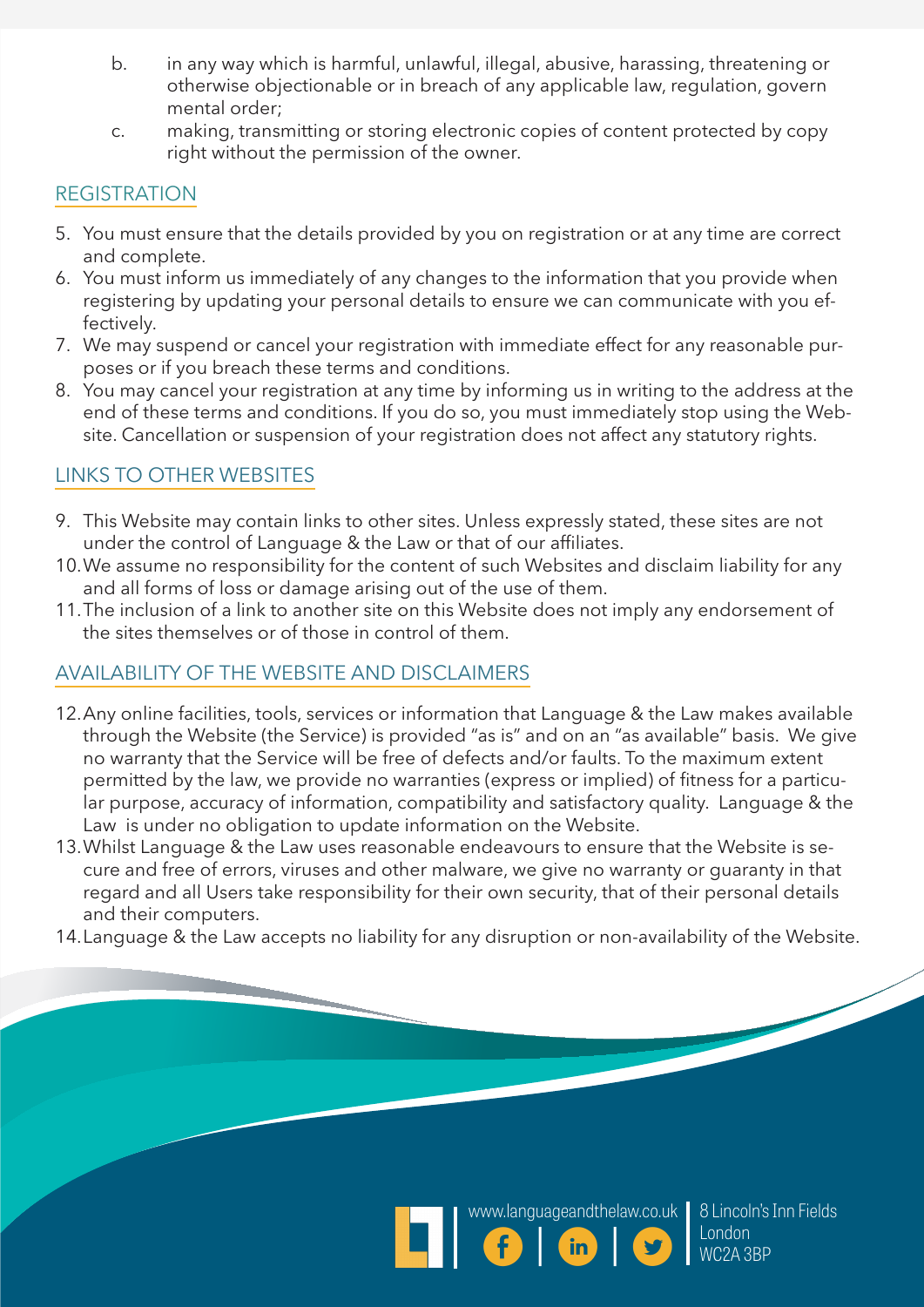15.Language & the Law reserves the right to alter, suspend or discontinue any part (or the whole of) the Website including, but not limited to, any products and/or services available. These terms and conditions shall continue to apply to any modified version of the Website unless it is expressly stated otherwise.

#### LIMITATION OF LIABILITY

- 16.Nothing in these terms and conditions will: (a) limit or exclude our or your liability for death or personal injury resulting from our or your negligence, as applicable; (b) limit or exclude our or your liability for fraud or fraudulent misrepresentation; or (c) limit or exclude any of our or your liabilities in any way that is not permitted under applicable law.
- 17.We will not be liable to you in respect of any losses arising out of events beyond our reasonable control.
- 18.To the maximum extent permitted by law, Language & the Law accepts no liability for any of the following:
	- a. any business losses, such as loss of profits, income, revenue, anticipated savings, business, contracts, goodwill or commercial opportunities;
	- b. loss or corruption of any data, database or software;
	- c. any special, indirect or consequential loss or damage.

## GENERAL

- 19.You may not transfer any of your rights under these terms and conditions to any other person. We may transfer our rights under these terms and conditions where we reasonably believe your rights will not be affected.
- 20.These terms and conditions may be varied by us from time to time. Such revised terms will apply to the Website from the date of publication. Users should check the terms and conditions regularly to ensure familiarity with the then current version.
- 21.These terms and conditions contain the whole agreement between the parties relating to its subject matter and supersede all prior discussions, arrangements or agreements that might have taken place in relation to the terms and conditions.
- 22.The Contracts (Rights of Third Parties) Act 1999 shall not apply to these terms and conditions and no third party will have any right to enforce or rely on any provision of these terms and conditions.
- 23.If any court or competent authority finds that any provision of these terms and conditions (or part of any provision) is invalid, illegal or unenforceable, that provision or part-provision will, to the extent required, be deemed to be deleted, and the validity and enforceability of the other provisions of these terms and conditions will not be affected.
- 24.Unless otherwise agreed, no delay, act or omission by a party in exercising any right or remedy will be deemed a waiver of that, or any other, right or remedy.





8 Lincoln's Inn Fields London WC2A 3BP